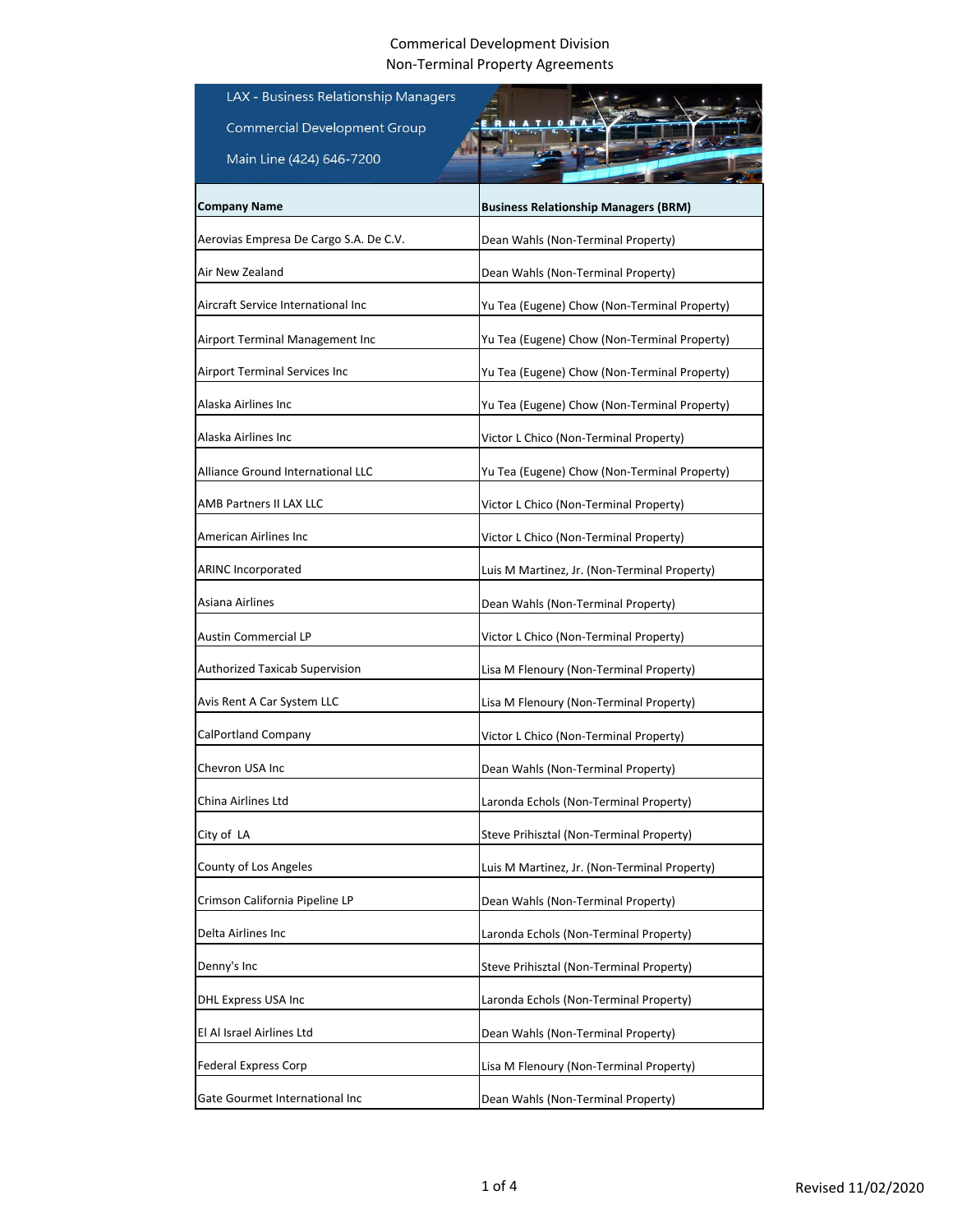| LAX - Business Relationship Managers                  |                                              |
|-------------------------------------------------------|----------------------------------------------|
| <b>Commercial Development Group</b>                   |                                              |
| Main Line (424) 646-7200                              |                                              |
|                                                       |                                              |
| <b>Company Name</b>                                   | <b>Business Relationship Managers (BRM)</b>  |
| Ground Services International Inc                     | Yu Tea (Eugene) Chow (Non-Terminal Property) |
| Huntleigh USA Corporation                             | Luis M Martinez, Jr. (Non-Terminal Property) |
| <b>Isaac Holdings Inc</b>                             | Dean Wahls (Non-Terminal Property)           |
| JCDecaux Airport Inc                                  | Yu Tea (Eugene) Chow (Non-Terminal Property) |
| Jet Pets Inc                                          | Laronda Echols (Non-Terminal Property)       |
| JetBlue Airways Corporation                           | Yu Tea (Eugene) Chow (Non-Terminal Property) |
| Kalitta Air LLC                                       | Yu Tea (Eugene) Chow (Non-Terminal Property) |
| Korean Airlines                                       | Dean Wahls (Non-Terminal Property)           |
| L A Department of Water and Power                     | Victor L Chico (Non-Terminal Property)       |
| L A West Terminal Fuel Corp                           | Traci Kuchta (Non-Terminal Property)         |
| LA County Metropolitan Transportation Authority       | Luis M Martinez, Jr. (Non-Terminal Property) |
| Laxfuel Corp                                          | Traci Kuchta (Non-Terminal Property)         |
| Los Angeles SMSA Ltd Partnership                      | Victor L Chico (Non-Terminal Property)       |
| Lufthansa German Airlines                             | Laronda Echols (Non-Terminal Property)       |
| Lufthansa German Airlines                             | Yu Tea (Eugene) Chow (Non-Terminal Property) |
| Menzies Aviation (USA) Inc.                           | Yu Tea (Eugene) Chow (Non-Terminal Property) |
| Mercury Air Cargo Inc                                 | Yu Tea (Eugene) Chow (Non-Terminal Property) |
| Mercury Air Center-Los Angeles Inc                    | Lisa M Flenoury (Non-Terminal Property)      |
| New Cingular Wireless PCS LLC                         | Victor L Chico (Non-Terminal Property)       |
| New Tech Aircraft Services Inc                        | Luis M Martinez, Jr. (Non-Terminal Property) |
| Nippon Cargo Airlines                                 | Dean Wahls (Non-Terminal Property)           |
| <b>Outfront Media</b>                                 | Luis M Martinez, Jr. (Non-Terminal Property) |
| Phelps Development Hensel Phelps Construction<br>Corp | Victor L Chico (Non-Terminal Property)       |
| Phillips 66 Company                                   | Dean Wahls (Non-Terminal Property)           |
| Polar Air Cargo                                       | Laronda Echols (Non-Terminal Property)       |
| Qantas Airways Ltd                                    | Dean Wahls (Non-Terminal Property)           |
| Qantas Airways Ltd                                    | Laronda Echols (Non-Terminal Property)       |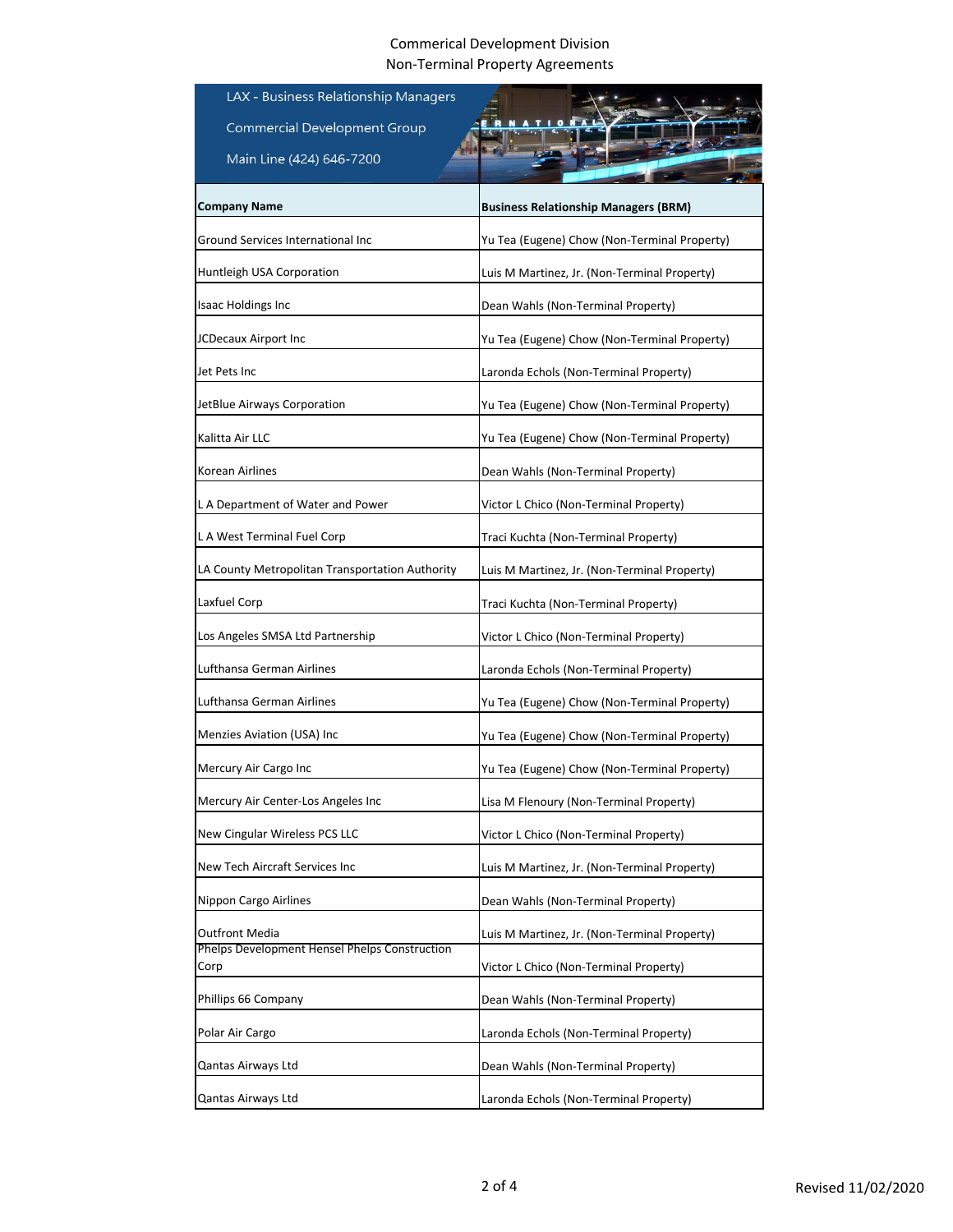| LAX - Business Relationship Managers           |                                              |
|------------------------------------------------|----------------------------------------------|
| <b>Commercial Development Group</b>            |                                              |
| Main Line (424) 646-7200                       |                                              |
|                                                |                                              |
| Company Name                                   | <b>Business Relationship Managers (BRM)</b>  |
| Regency Outdoor Advertising Inc                | Luis M Martinez, Jr. (Non-Terminal Property) |
| Runway Two-Five Corporation                    | Laronda Echols (Non-Terminal Property)       |
| Shell California Pipeline Company LLC          | Dean Wahls (Non-Terminal Property)           |
| SIA Engineering (USA) Inc                      | Dean Wahls (Non-Terminal Property)           |
| Signature Flight Support Corporation           | Lisa M Flenoury (Non-Terminal Property)      |
| Singapore Airlines Ltd                         | Dean Wahls (Non-Terminal Property)           |
| Sky Chefs Inc                                  | Dean Wahls (Non-Terminal Property)           |
| Societe Air France                             | Laronda Echols (Non-Terminal Property)       |
| Societe Air France                             | Yu Tea (Eugene) Chow (Non-Terminal Property) |
| Societe Air France                             | Luis M Martinez, Jr. (Non-Terminal Property) |
| South Coast Air Quality Mgmt                   | Luis M Martinez, Jr. (Non-Terminal Property) |
| Southwest Airlines Co                          | Luis M Martinez, Jr. (Non-Terminal Property) |
| Sprint/United Management Company a Kansas Corp | Victor L Chico (Non-Terminal Property)       |
| Swinerton Builders                             | Victor L Chico (Non-Terminal Property)       |
| Swissport Cargo Services LP                    | Laronda Echols (Non-Terminal Property)       |
| Swissport SA LLC                               | Yu Tea (Eugene) Chow (Non-Terminal Property) |
| Textron Ground Support Equipment Inc           | Yu Tea (Eugene) Chow (Non-Terminal Property) |
| The Hertz Corporation                          | Lisa M Flenoury (Non-Terminal Property)      |
| The Private Suite LAX LLC                      | Ron Domash (Non-Terminal Property)           |
| T-Mobile West LLC                              | Victor L Chico (Non-Terminal Property)       |
| Torrance Pipeline Company LLC                  | Dean Wahls (Non-Terminal Property)           |
| <b>Total Airport Services LLC</b>              | Yu Tea (Eugene) Chow (Non-Terminal Property) |
| U S Postal Service                             | Dean Wahls (Non-Terminal Property)           |
| United Airlines Inc                            | Laronda Echols (Non-Terminal Property)       |
| United Airlines Inc                            | Yu Tea (Eugene) Chow (Non-Terminal Property) |
| <b>United Parcel Service</b>                   | Yu Tea (Eugene) Chow (Non-Terminal Property) |
| Virgin Atlantic Airways Ltd                    | Dean Wahls (Non-Terminal Property)           |